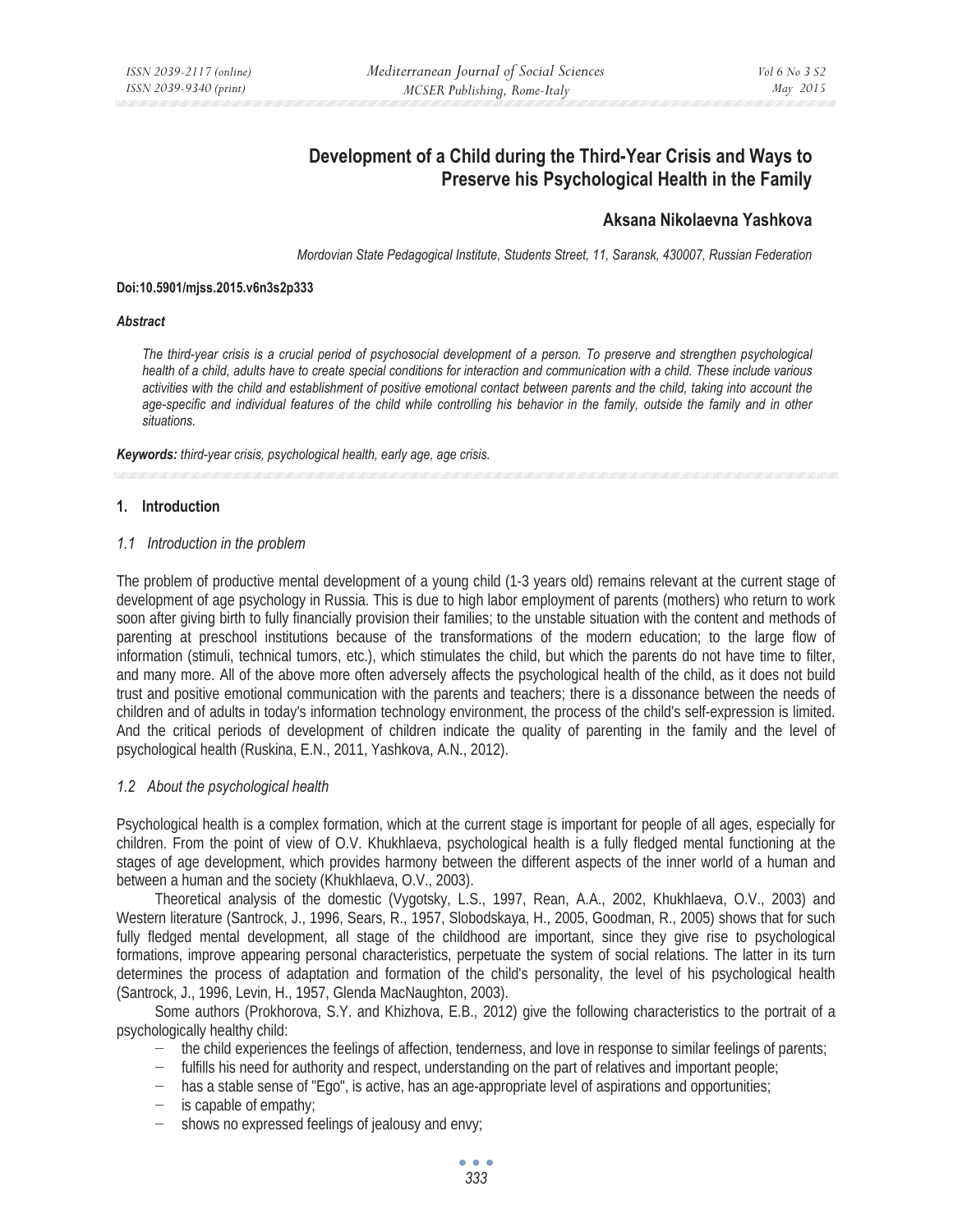- $-$  has the leading feeling  $-$ good will to people;
- $\overline{\phantom{a}}$  is sociable, seeks to interact with his peers on an equal footing;
- $\alpha$  age "crises" pass naturally, painlessly; the typical age-specific problems are solved.

Of course, not everyone has psychological health, as often the child or the adult may be bothered, burdened, annoyed with something, and so on. The signs of psychological health disorders, for example, are: intrapersonal conflicts, internal discomfort, withdrawal, proneness to conflicts with others, difficulties of joint activities, etc. Such changes in human mental development can occur for various reasons, one of which is age crises, the inevitable periods of the child's life (Khukhlaeva, O.V., 2003, Goodman*,* G. *et al*, 2005).

The level of psychological health, dynamics, and the result of mental formation are determined by domestic scientists and specialists (neurologists, psychologists, psychotherapists, and teachers) by the nature of the flow and productivity of the crisis period of age development.

#### **2. Body of the Work**

#### *2.1 Understanding of the crisis of age development*

Development crises have several names: age crises, crises of age development, age-specific crises, and to date remain an urgent topic for scientific study and psychological counseling in practice. Age psychology has no consensus on the understanding of age crises, their place and role in the mental development of a child.

The crisis of age development must be distinguished from a person's personality crisis. The former arises from the age-specific dynamics of the psyche, and the latter –as a result of occurring socio-psychological circumstances, in which a person finds himself to his own surprise and which provide him with negative experiences, resulting in the internal restructuring of the psyche and behavior.

L.S. Vygotsky understood the crisis of age development as the concentration of capital and abrupt shifts, changes, and fractures in the personality. He called crisis a turning point in the normal course of the child's mental development (Vygotsky, L.S., 1997). They identify several critical stages like this in childhood: during the neonatal period, at 1 year, 3 years, 13 years, and 17 years of age.

The third-year crisis is said to be the stage of ontogeny, accompanied by sharp and radical restructuring of the existing personal neoplasms in children and the transition to a new type of relationship with others (Dandarova, Zh.K., 2002). Basically, we are talking about the changes that take place in the consciousness of a two-year-old child, his physical separation from the mother (parents), and psychological isolation by himself in the world of things. Such a child begins to show more and more his Ego and the need for his recognition and respect by the closer circle (adults).

#### *2.2 Parties of the crisis of age development*

Regardless of external circumstances and desires of a human, the age development crisis comes suddenly, including on the brink of the early and pre-school ages (the third-year crisis). Though for some people, it passes less painfully and for others –openly and violently (emotionally).

As experience shows, the development crisis at three years of age has two sides. The first one –the negative, destructive side, as the crisis occurs uneasily with the advent of negative emotions, feelings, behaviors in the behavior of the child. It is not desirable and is very dangerous for the psychological health of the young human. As a result, negative characteristics of the personality and interpersonal interaction (with peers, family members, parents) may be formed, and dissatisfaction of the new needs (the needs for respect and recognition) brings the child to the repeated (or extended) critical state of development (Bolotova, A.K., 2012, Yashkova, A.N., 2012).

The other side of the third-year crisis is the positive, constructive one. It signals the emergence of positive changes (new mental structures and new social situation of development) that make up the meaning of each critical period. Positive transformation of the psyche and human behavior occurs with a favorable course of the crisis, which contributes to the formation of the adaptive level of psychological health of the child (Malkina-Pykh, I.G., 2005; Elkonin, D.B., 1997).

Thus, the crisis of development is a sensitive stage in the transformation of the psyche, where the line between its normal and impaired development is very thin. In what direction the crisis will resolve often depends on the efficiency of interaction of the person (the child) with the environment, which determines the individuality of the course of age crisis and a greater role of the family.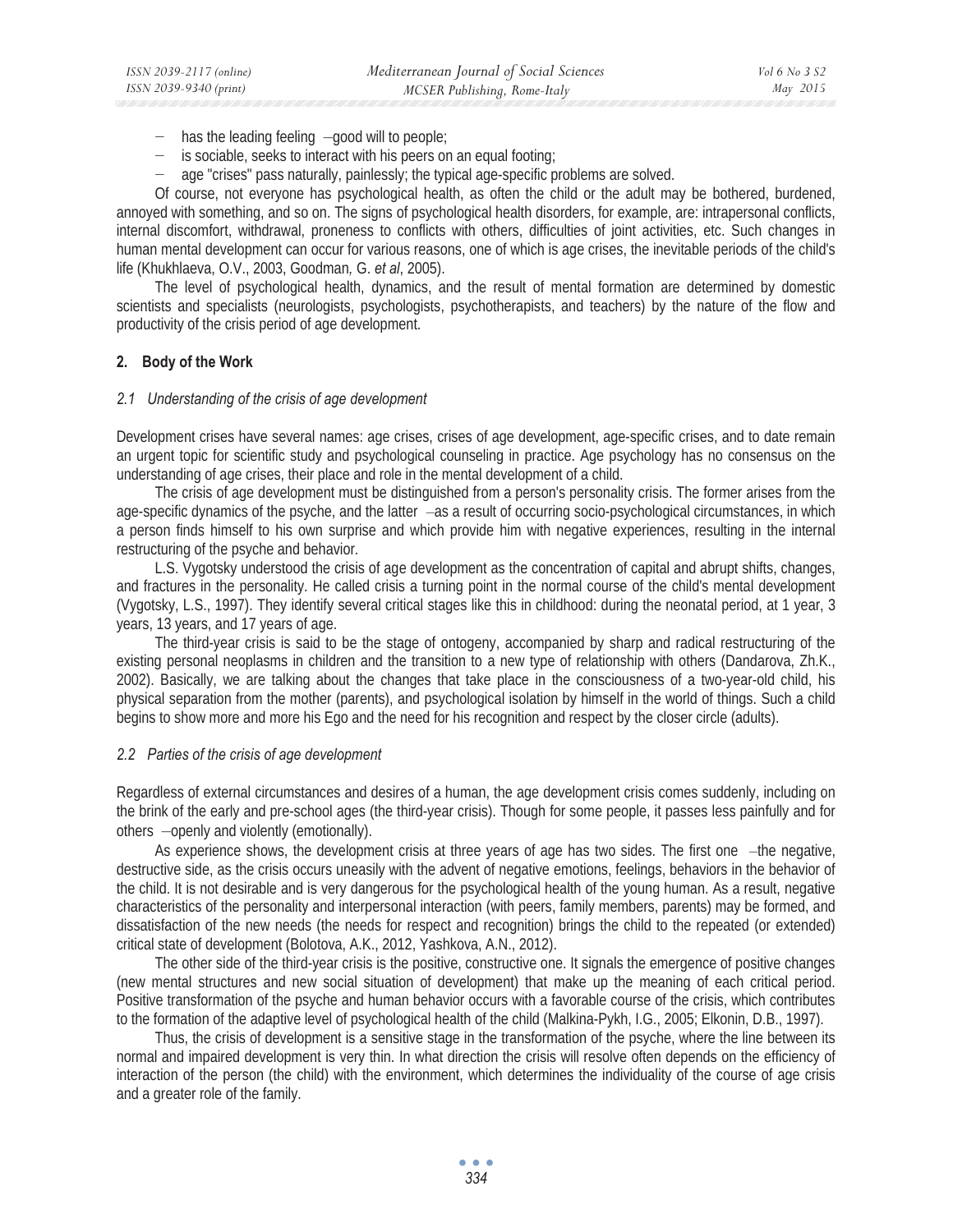## *2.3 Development of a young child*

### *2.3.1 Peculiar features of development of the cognitive sphere of a three-year-old child.*

Early childhood in the domestic psychology is defined by the period from 1 to 3 years of age. Development of a child of this age is fast and has positive results for the subsequent age stage.

By the end of this period, children actively manifest the cognitive sphere, namely, they are busy with learning the world of the surrounding things (objects, phenomena, relations); the development of logical operations (analysis, synthesis, comparison, classification, generalization) and visual-active thinking begins. Children are interested in mastering the spoken language, its phonetic, phonemic, and grammatical parties, improving vocabulary and semantics of speech, identifying the relation between the speech and the thinking, where the speech becomes an intellectual function and develops the thinking.

As for the perception function, the formation of perceptual processes and sensory standards (shape, color and quantity) takes place. Attention is still unstable, rapidly switching, and involuntary. The memory of a young child is characterized by involuntariness and short duration, which is manifested so intensively that in the future people face the childhood amnesia phenomenon (the phenomenon of the psyche that adults do not remember the events of the first 3-4 years of life).

In general, children are described as cognitive and observant, often imitate adults, and experience greater need for communication with them (Fadeeva, O.V., 2011; Elkonin, D.B., 1997).

## *2.3.2 Peculiar features of development of the personality formations of a three-year-old child.*

Big changes can be noticed in the personality sphere of a three-year-old child, namely, the understanding of oneself as a personality and the separation of oneself from other people takes place. The sense of Ego and the "primary egoism" occur in the behavior, where the opinion of the child cannot be challenged or ignored from his point of view. There is a need for autonomy, and even in their speech children use the phrase "I can do it myself".

The (often inflated) self-esteem is being formed intensively. There is a rapid change of emotions, which are characterized by the liveliness and openness; some of the social feelings develop, for example, pride, shame, empathies. Young children are straightforward and forgiving. They create the first impressions of the people's mood. The motivational sphere develops based on the need for independence, communication, active interaction with adults or objects (toys), etc. The above characteristics can be found in publications of many scientists (Bolotova, A.K., 2012, Vygotsky, L.S., 1997, Fadeeva, O.V., 2011, Elkonin, D.B., 1997, Yashkova, A.N., 2011, etc.).

We can say that a three-year-old child actively joins the social life of a human.

#### *2.3.3 Peculiar features of development of the social sphere of a three-year-old child.*

The assimilation of the social system of relations by a three-year-old child is based on communication and interaction with adults, and that is why it is necessary for the parents to be close and to actively contact the young child. Under such circumstances, the joint activity of children and adults becomes specific; children easily contact their peers and expand their social circle. Communication is described by emotionality and openness to both adults and other children.

The child actively learns the rules of using the household items and shows great interest to it. Also, the productive and symbolic activity of the child starts, in which the three-year-old child uses paints, clay, pencils, markers, and creates images taken from the reality (Vygotsky, L.S., 1997; Elkonin, D.B., 1997).

The personality characteristics manifest themselves through the formation of self-help skills, especially when eating, during the morning and evening toilets, dressing and undressing, etc. In everyday and communicative situations, the primary assimilation of the moral standards of communication and interaction with objects is observed, as a result of which such characteristics as kindness, thrift, respect, patience, tidiness, etc. can be formed (Fadeeva, O.V., 2011; Yashkova, A.N., 2011).

### *2.4 Causes of the third-year crisis*

So why does the development crisis happen at the age of three? What are the causes of the "strange" behavior of a three-year-old child? This, of course, has been studied by the domestic psychology; and here is what they found out.

The third-year crisis is one of the most difficult moments in the life of a child. It is based on the breakdown of the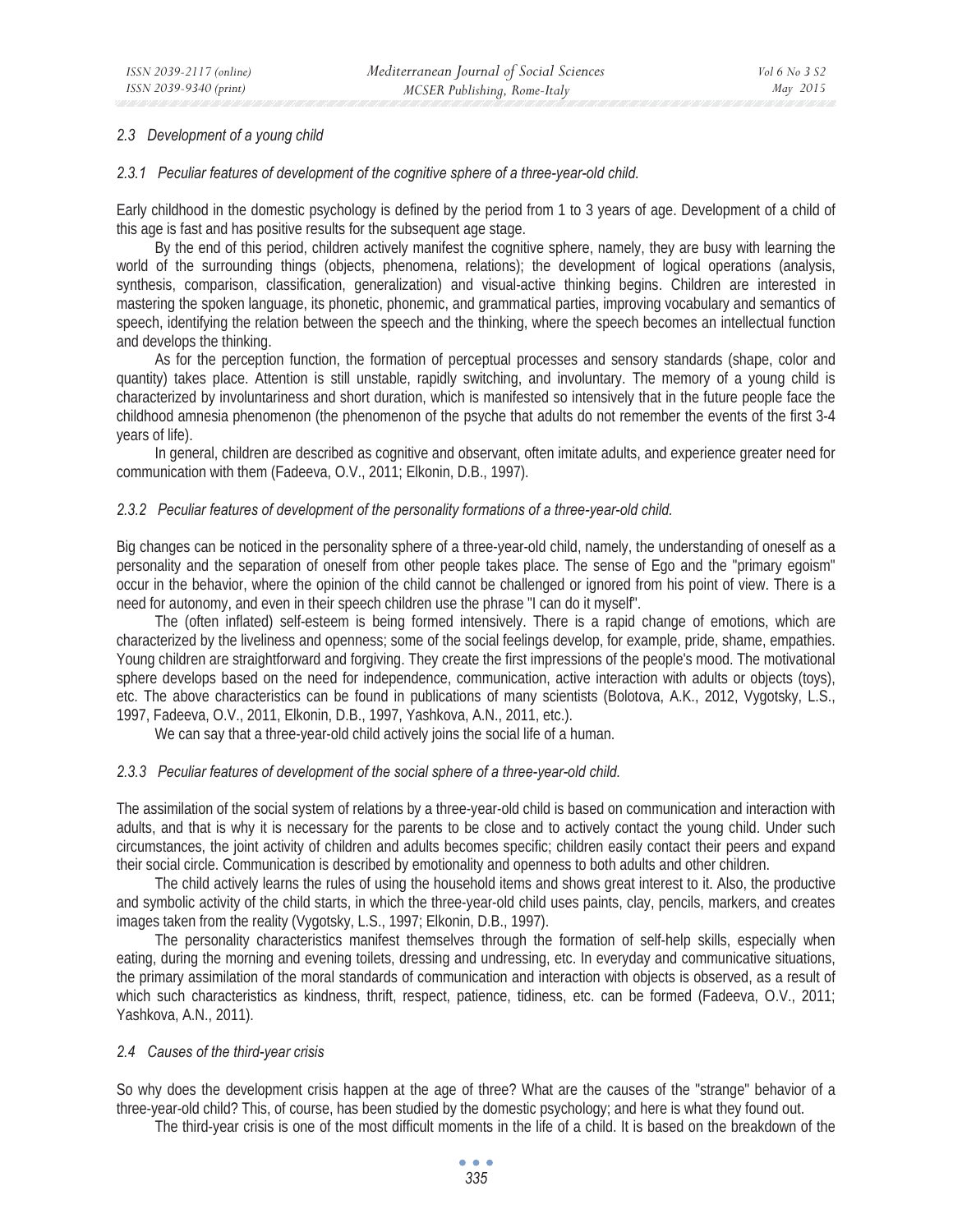close relationship that has existed between the child and the adult (the parents) until the age of three (Vygotsky, V.S., 1997).

By the end of the early age, the breakdown of the close relationship of the child and the parents is associated with the emerging trend towards autonomous activity, and it indicates the fact that adults are no longer limited to the child by the object or the mode of action with it, and for the first time become open to the child, act as carriers of sample actions and relations in the surrounding world.

The "I can do it myself" phenomenon means not only the appearance of the outwardly visible autonomy, but at the same time separation of the child from the adult, which parents most often do not like. They are not prepared to see the child autonomous and cannot painlessly allow him to cut bread, pour water, move a chair, take on a shirt, get a book from the bookshelf, etc. All this can be dangerous for the child's life, of poor quality, and slow compared to the level of an adult, etc. This happens in most families and paves the way for the emergence of psychological contradiction for a three-yearold child between "I want" and "I may", which triggers the crisis phenomena.

According to Vygotsky, L.S, 1997 and Elkonin, D.B., 1997, the internal contradictions are the driving force of mental development, qualitative changes which occur during the crisis periods of age, indicating the transition to the next stage of development.

# *2.5 Symptoms of the third-year crisis*

The change of the child's position requires the relatives (parents) to timely adjust to it. And if the new relationship does not form, then the crisis phenomena actually take place. They were first described by Elsa Köhler, but currently other authors (Abrosova, N., 2013, Bolotova, A.K., 2012, Dragunova, T., 1996, Tomas, V.Yu, 2014, and others) have confirmed it. Several important symptoms of the third-year crisis are singled out:

- negativism (it is negative reaction associated with the attitude of one person to another, for example, the child refuses to comply with certain requirements of adults and does the opposite);
- $-$  stubbornness (it is a reaction to one's own decision, for example, the child insists on his claim, on his decision, that is, the personality is singled out and the demand to consider this personality is advanced);
- í obstinacy (it is a protest against the order, traditions that exist in the home and are adopted by the senior family members, but which hinder and prevent from the fulfillment of his Ego);
- self-will (the aspiration for emancipation from the adult, for example, the child wants to do something by himself without anyone's permission or approval; it partly reminds of the first-year crisis, but in that crisis, the child sought physical autonomy, where in this case we are talking about deeper formations –autonomy of intention, idea in the activity, communication, a certain choice);
- depreciation of the authority of adults and of what used to be interesting and important (traditions, toys, etc.), i.e. loss of interest and even appearance of irritation with regard to the usual and favorite things, people;
- $-$  protest-riot, which is expressed in frequent quarrels and conflicts with parents on different occasions;
- $-$  aspiration to despotism (aggressive, cold-blooded, authoritarian behavior, which manifests itself in a family with an only child, when he wants to dominate all others and dictates its intentions to the people around).

The above symptoms are typical for most children in the third-year crisis. Parents must see in them a signal of, on the one hand, psychological growth of the child, and, on the other hand, change of the system of relations with him.

# *2.6 Phases of the third-year crisis*

The symptoms of the third-year crisis do not immediately manifest themselves in the behavior of a child. They, like other mental formations should mature, which occurs gradually, consistently, and with the account of the social conditions of development. Vygotsky, L.S., 2004, singled out the phases of manifestation of age crises, which can also be considered in relation to the third-year crisis.

- I. Pre-crisis. There is a contradiction between the environment and the person's attitude to it. The pre-crisis state is characterized by the internal state of transition, where the rates of affective and cognitive spheres become oppositely directed. The intellectual interest and control reduce, and at the same time the sensitivity to the world around, emotionality, aggression, psychomotor disinhibition or lethargy, isolation, and so on increase.
- II. The crisis itself. At this phase, temporary maximum exacerbation of psychological problems of personalized and interpersonal nature takes place, where a certain degree of deviation from the age standard in psychophysical development can be observed. Such phenomena often take place as low cognitive activity, psychological lability (instability), decreased communicativeness, loss of stability of the psyche, mood and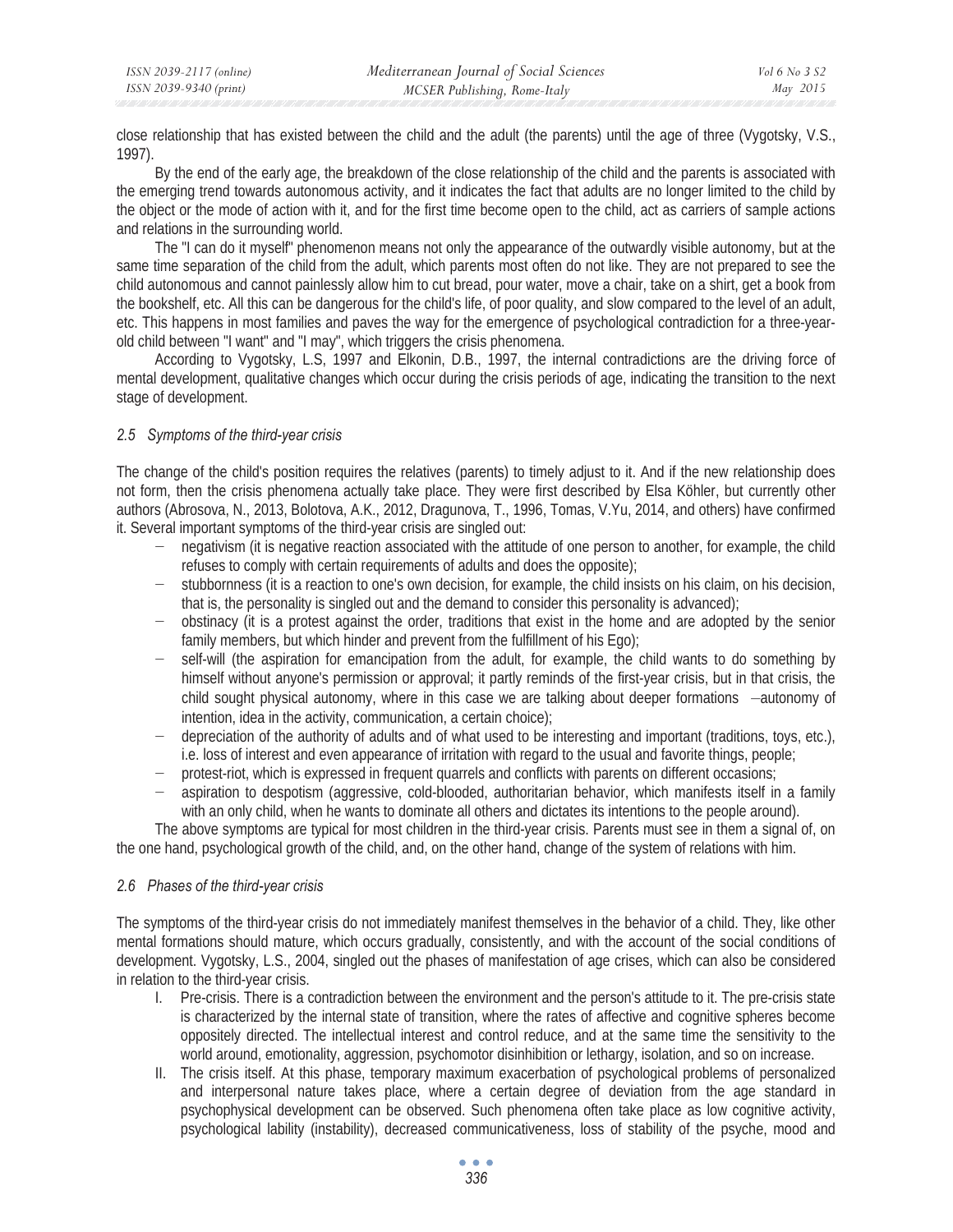motivation (motives) swings. In general, it is difficult to reach any agreement with the child during this period, to refocus him on something else, etc.

III. Post-crisis. It is time to resolve conflicts through the formation of a new social situation of development, harmony between its components. As a result of this harmony, relations between the child and his parents normalize, and the affective and cognitive components of the psyche become unidirectional. "Old formations" move to the unconscious, and neoplasms of the psyche move forward to the new level of the consciousness.

The phases of the third-year crisis are to help adults to timely assess the social situation of the child's development, to adjust to new relationship with him, accept his "growing up", and together overcome the difficulties of the age.

# *2.7 The behavior of the parents of a child during the third-year crisis*

We need to note that currently, there are practical recommendations for adults for efficient interaction with children during crisis stages (Abrosimova, N., 2013, Dragunova, T., 1996, Malkina-Pykh, I.G., 2005 Tomas, W.Yu, 2014, Yashkova, A.N., 2012). And it is a good fact, as parents must be mentally competent to maximally preserve the psychological health of the child in the family.

Abrosimova N., 2013, in her article said "After all, the main point in a development crisis is not how it flows, but what it results in. Therefore, the main task of parents in such a situation is to trace new features in the child's behavior...", show happiness and pride of the changes, as they are the signs of normal development.

"The period of stubbornness and negativism" is a crisis for both the adult and the child himself. He shows a lot of negative emotions due to frequent bans, while young children are very sensitive and vulnerable. They objectively cannot always be "good". It is very important for them to know where to drain the accumulated tension in the form of anger, resentment, and fear. And one must not try to convince a child that "good girls never get angry" or "one cannot offend his mother", and so on, but to show him the allowed methods of disposing of negative emotions. For example, emotions such as resentment and anger can excellently be relieved in outdoor games (throw the ball, have a fight with balloons, play chants, and others.)

In addition, one needs to show that the mother and father in all situations love him, seek to understand and maintain him. And then he will be more open and feel confident in the family. Encouraging by the parents of the child's desires to make his own decisions and allowing him to make free choice most quickly forms his responsibility and trust. At that, of course, we must remember that the organization of a safe space for the child is the entirely parents' responsibility.

Adults also need to understand that conflicts with the child on several occasions during the third-year crisis are inevitable, but they must not undermine his psychological health. A personality cannot be healthy if it has to constantly hide its own needs inside, anxiously tries to guess the opinions of others and to act in a manner to seem good for everyone. This inevitably results in the development of child's neuroses (Tomas, V.Yu, 2014; Nikorchuk, N., 2014).

In this article, we also offer parents particular ways to preserve the psychological health of the child during the early age crisis. We have singled out the following ways:

- − to show the child a possible method of dealing with objects;
- − to meet the requests of the child in joint activity;
- − not to suppress the initiative of the child, but to support and implement it together;
- − to promote and organize the child's autonomy;
- − to prohibit only what is dangerous for the life of the child and others, to do it consistently;
- − to anticipate the actions of the child (that are not desirable for the parents) and gently switch his attention to other objects (no less important for the child);
- − not to be aggressive against the whims and obstinacy of the child;
- − to demonstrate love for the child in all situations;
- − to show patience and tolerance;
- − to be consistent when lodging requirements to the child, to make all family members to comply with them;
- − to explain why it is impossible for children to feel the margins of what is permitted, the social standards within the family.

These recommendations still need to be supplemented by the rules that were outlined by Nikorchuk N., 2014. They concern the use of the word "forbidden":

1) there should be a few prohibitions, so that the child would have the opportunity to choose the behavior patterns and develop the self-control function;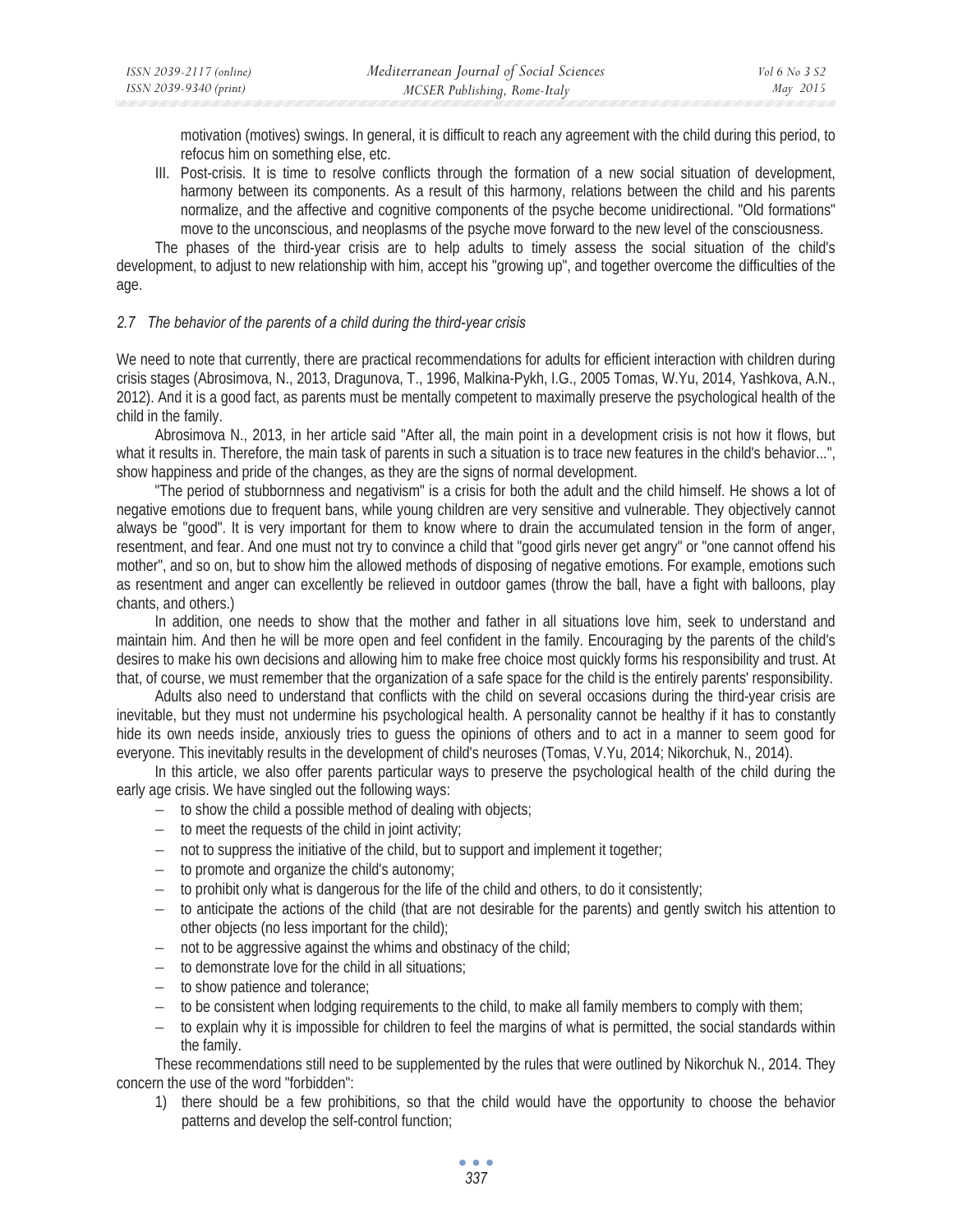- 2) prohibitions are to be told kindly, but firmly, not allowing the child to blackmail in order to achieve his goals; this is best done by switching the child's attention to something else;
- 3) the recommendation is to use the word "forbidden" at the child rarely, and alternate it with other forbidding words: "No, let us..." "Wait, let us ask permission ...".

Thus, the period of the third-year crisis may be called a serious challenge for parents and children, where they learn a lot from each other.

## **3. Conclusion**

In conclusion, we would like to note that preserving the psychological health at an early age becomes difficult as the child interacts with the family, in which parents are often busy, with the ever-changing information environment, which affects his psyche that has weak protection mechanisms. A three-year-old child has many developed and still immature mental formations, and the personality just begins to obtain social forms of thinking and behavior, which characterizes the level of psychological health of the child.

The cause of the third-year crisis is the development of the sphere of self-perception of the child and the limited capacity of its manifestation in the social environment. The maturing internal contradictions of a three-year-old child determine the crisis manifestations, which are characterized by negativism, stubbornness, obstinacy, willfulness, depreciation of the adults' authority, and in some cases despotism in the behavior. Such behavior is difficult for the parents to accept in the family and requires them to rebuild their attitude to the "grown-up" child.

The third-year crisis is a sensitive stage in the transformation of the psyche, where the line between its normal and impaired development is very thin. In what direction the age crisis is resolved most often depends on the efficiency of the child's interaction with the parents, which defines the further level of psychological health of the child.

Having successfully overcome the third-year crisis, the child becomes relatively independent from his environment. He recognizes himself as an individual, and moves rather nimbly and independently, can discuss many of his thoughts and needs in the family.

The child who has overcome the third-year crisis gains experience of evaluating himself from the side of the adults, joint activities with them, as well as the satisfaction of his Ego, which gives a positive start for the development of positive personality traits at subsequent stages of development and strengthening of the psychological health.

Thus, the third-year crisis is a crucial period of psychosocial development of a child. It requires special interaction and communication with the child by the parents, namely building an active object-oriented activity with the child and establishment of a positive emotional contact with him in the family, demonstration by the adults of the socially acceptable behavior, consideration of the age-specific and individual capacity of the child when lodging requirements to his actions in the family, on the street, and in other situations. All this contributes to the preservation and strengthening of the psychological health of the child.

Plans are underway to study the idea of the third-year crisis from the side of parents.

The article was prepared with the support of the Ministry of Education and Science of the Russian Federation within the framework of the Strategic Development Program "Pedagogical Staff for Innovative Russia".

#### **References**

Abrosimova, N. Age Stubbornness. The Third-Year Crisis. Date Views: 11.10.2014. http://www.2mm.ru/vospitanie/437.

- Bolotova, A.K. and O.N. Molchanova, 2012. Developmental Psychology and Age-Specific Psychology. Moscow: NRU Higher School of Economics, pp: 528. Date Views: 11.10.2014. http://www.biblioclub.ru.
- Dragunova, T.V., 1996. "Crisis" Was Explained Differently. In the Reader on Psychology, Compiled by Semeniuk, L.M. Moscow: Institute of Applied Psychology, pp: 237-239.
- Elkonin, D.B., 1997. Mental Development during Childhood Ages. Eds., Feldstein, D.I. Moscow: Publishing House of the "Institute of Applied Psychology"; Voronezh: NPO "MODEK", pp: 416.

Fadeeva, O.V., 2011. Singularities of Dealing with Young Children in Groups of Short Stay. Modern Kindergarten, 8: 25-28.

- Fadeeva, O.V., 2011. The Process of Psychological Support of Young Children in the Group of Short Stay. In the Proceedings of the International Scientific and Practical Conference: Educational Psychology in the XXI Century: Theory and Practice, 14-16 September. 2011. Volgograd: VGSPU "Peremena" Publishing House, pp: 219-220.
- Goodman, R., H. Slobodskaya and G. Knyazev, 2005. Russian Child Mental Health: a Cross-sectional Study of Prevalence and Risk Factors. European Child and Adolescent Psychiatry, 14: 28-33.

Khukhlaeva, O.V., 2003. How to Maintain the Psychological Health of Adolescents: Guideline. Moscow: September, pp: 176.

MacNaughton, G. 2004. Doing Foucault in Early Childhood Studies: Applying Poststructural Ideas. Taylor &, Francis, pp: 256.